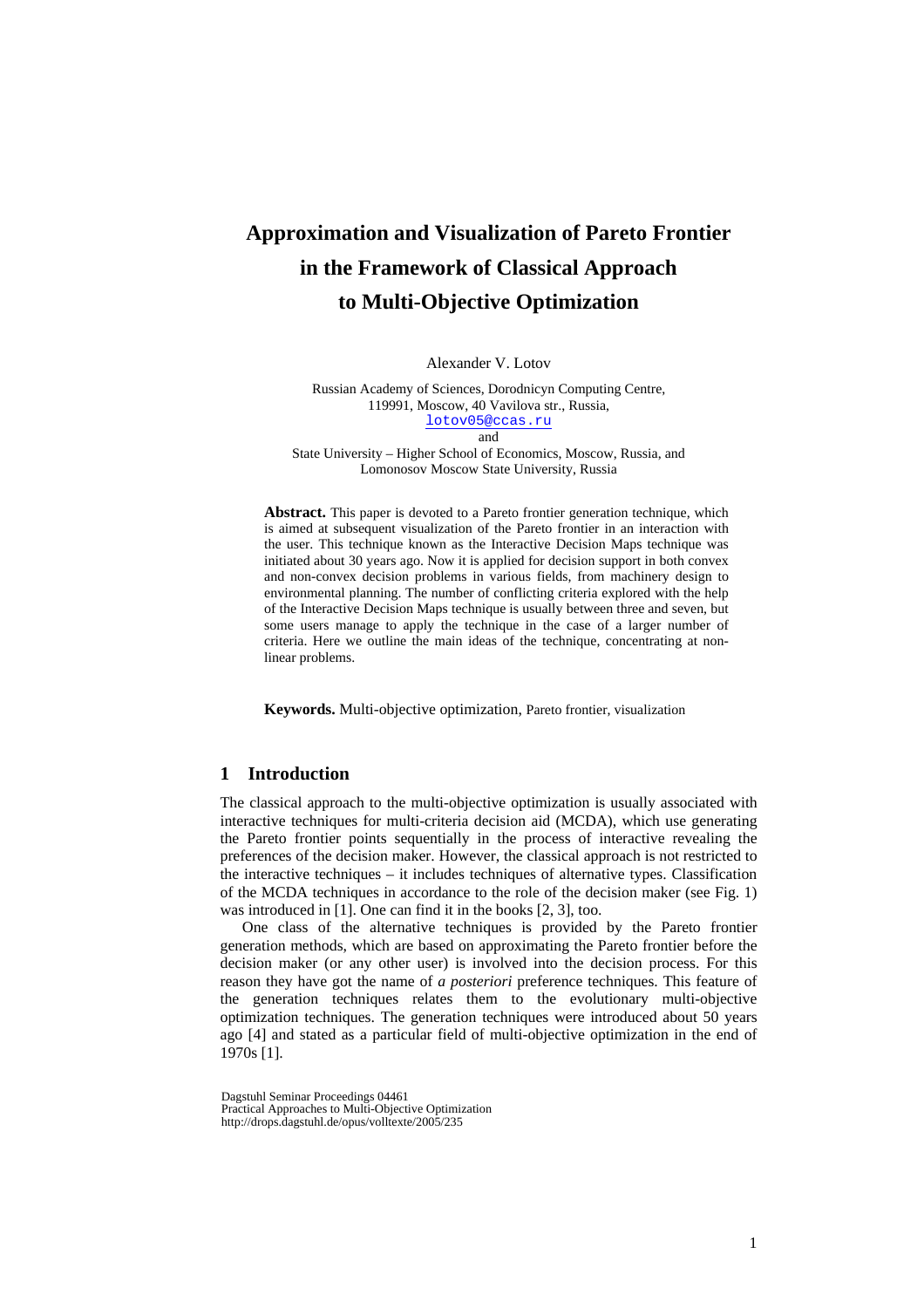

Fig. 1. Classification of the MCDA techniques according to the role of the decision maker

Various techniques for approximating the Pareto frontier were developed since 1955. In this paper we describe the main ideas of a Pareto frontier generation technique, which is aimed at subsequent visualization of the Pareto frontier. The user explores the Pareto frontier in interaction with the computer, but this interaction starts only after the approximation process is over. This technique known now as the Interactive Decision Maps (IDM) technique was introduced about 30 years ago [5, 6]. Its concepts, methods and applications are summarized in the recent book [7]. The main feature of the method consists in approximating the Edgeworth-Pareto Hull of the feasible criterion set instead of the direct approximating the Pareto frontier. The Edgeworth-Pareto Hull (EPH), which plays an important role in the theory of multicriteria optimization, is the maximal set in criterion space that has the same Pareto frontier as the feasible criterion set. It includes, along with the feasible criterion points, all criterion points dominated by the feasible points. An approximation of the EPH is used for fast interactive visualization of the Pareto frontier as the frontiers of slices of the EPH. To be precise, decision maps (collections of criterion tradeoff curves) are displayed.

Methods for approximating the EPH used in the framework of the IDM technique depend on the model. In the linear case, they are based on the combination of the single-criterion optimization with the Fourier convolution of the linear inequality systems, and the EPH is approximated by a polyhedral set. In the non-linear case, the random search and the statistical evaluation of approximation quality are combined with the local optimization, and the EPH is approximated by a collection of domination cones with vertices located in points, which are close to the Pareto frontier. Recently, concepts of the evolutionary optimization methods were included into the IDM technique, too.

Applications of the IDM technique include national economic planning, water management, national energy planning, machinery design, etc (see [7]). Web applications are developed very intensively now. Experimental application of the IDM technique on Web has started as soon as in 1996 [8]. Its refined version based on Java technology was developed in 2000 in the form of Web application server [9, 10]. The first real-life application of the Web application server is related to supporting of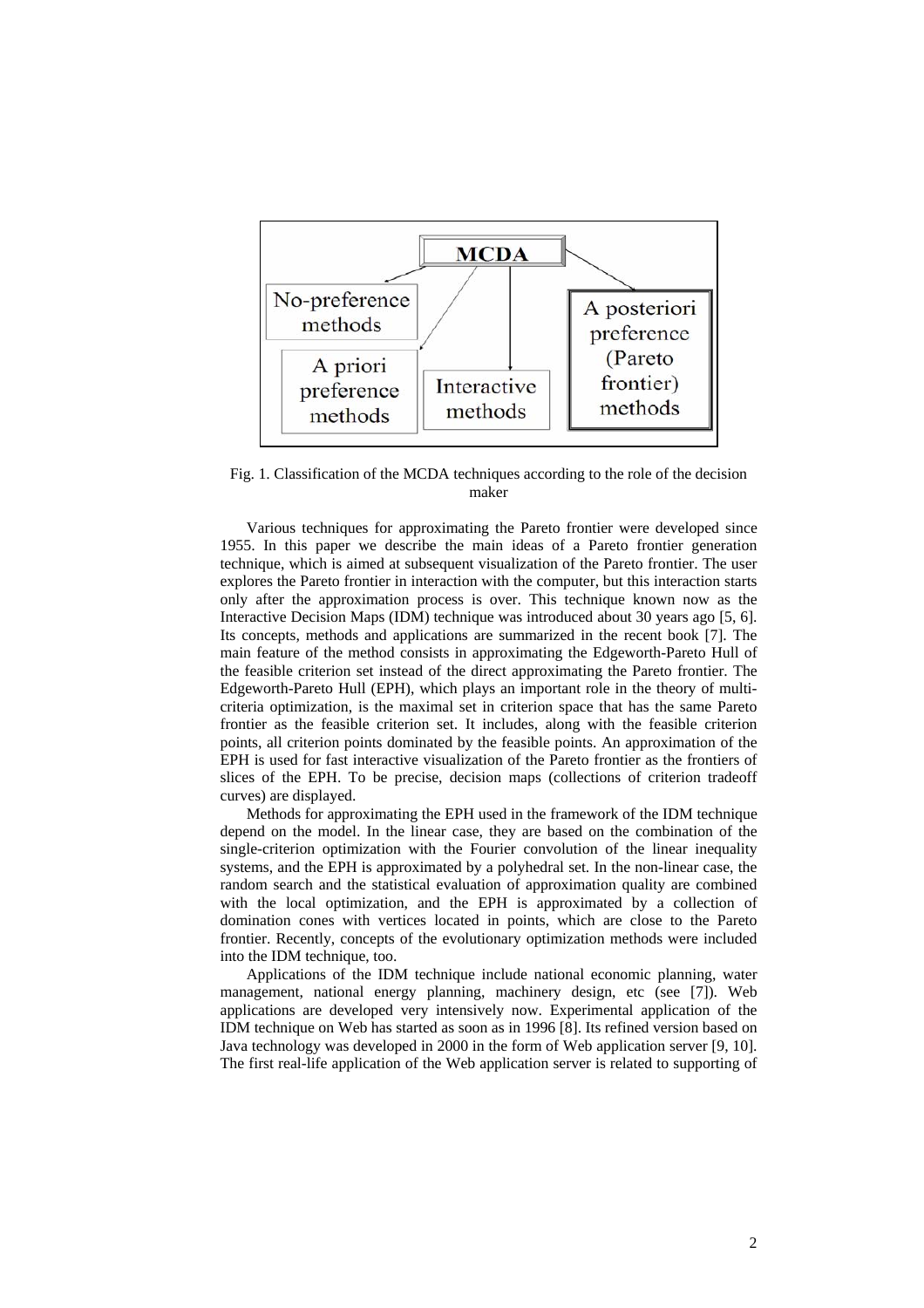remote negotiations and decision making in regional water management in the Werra River project, Germany [11]. It is clear, however, that a wide range of applications of such Web tool can be considered.

The concept of the IDM technique is described in the paper. In Section 2 the mathematical description of the technique is provided. Its application in the convex case is outlined. Section 3 describes the main ideas of the approximation methods in the case of the non-linear problems including the methods for statistical evaluation of the quality of an approximation of the EPH. In Section 4 we outline an example of the IDM technique application in the non-linear case.

## **2 Mathematical Description**

We assume that the feasible decision  $x$  belongs to a compact set  $X$  in the linear metric space  $R<sup>n</sup>$  and that the vector of criterion values *y* is a point of the linear metric space  $R^m$ . The vector *y* is given by a vector function  $f: R^n \to R^m$ . The feasible set of criterion vectors is  $Y=f(X)$ , that is,

$$
Y = \{ y \in R^m : y = f(x), \ x \in X \}.
$$

Let us assume that the directions of the desired variation in the criteria values are given. To be definite, we assume that this is their decrease. Then, a point  $y'' \in R^m$  is preferred to a point  $y' \in R^m$  ( $y'' > y'$ , that is,  $y''$  dominates y') if  $y'' \le y'$  *y*  $y'' \neq y'$ . In this case, the Pareto (non-dominated) frontier  $P(Y)$  of *Y* is defined as



$$
P(Y) = \{ y' \in Y : \{ y'' \in Y : y'' \le y', y' \ne y'' \} = \varnothing \}
$$

Fig. 2. Illustration of *Y=f(X)*, *P(Y)* and *Y<sub>p</sub>*. The frontier of the set *Y<sub>p</sub>* is given by the dashed and bold lines. One can easily identify points of the Pareto frontier, which is given by the bold line: the cone of points  $y''$ :  $y'' > y'$  does not intersect with the set

*Yp* for a non-dominated criterion point *y*′ .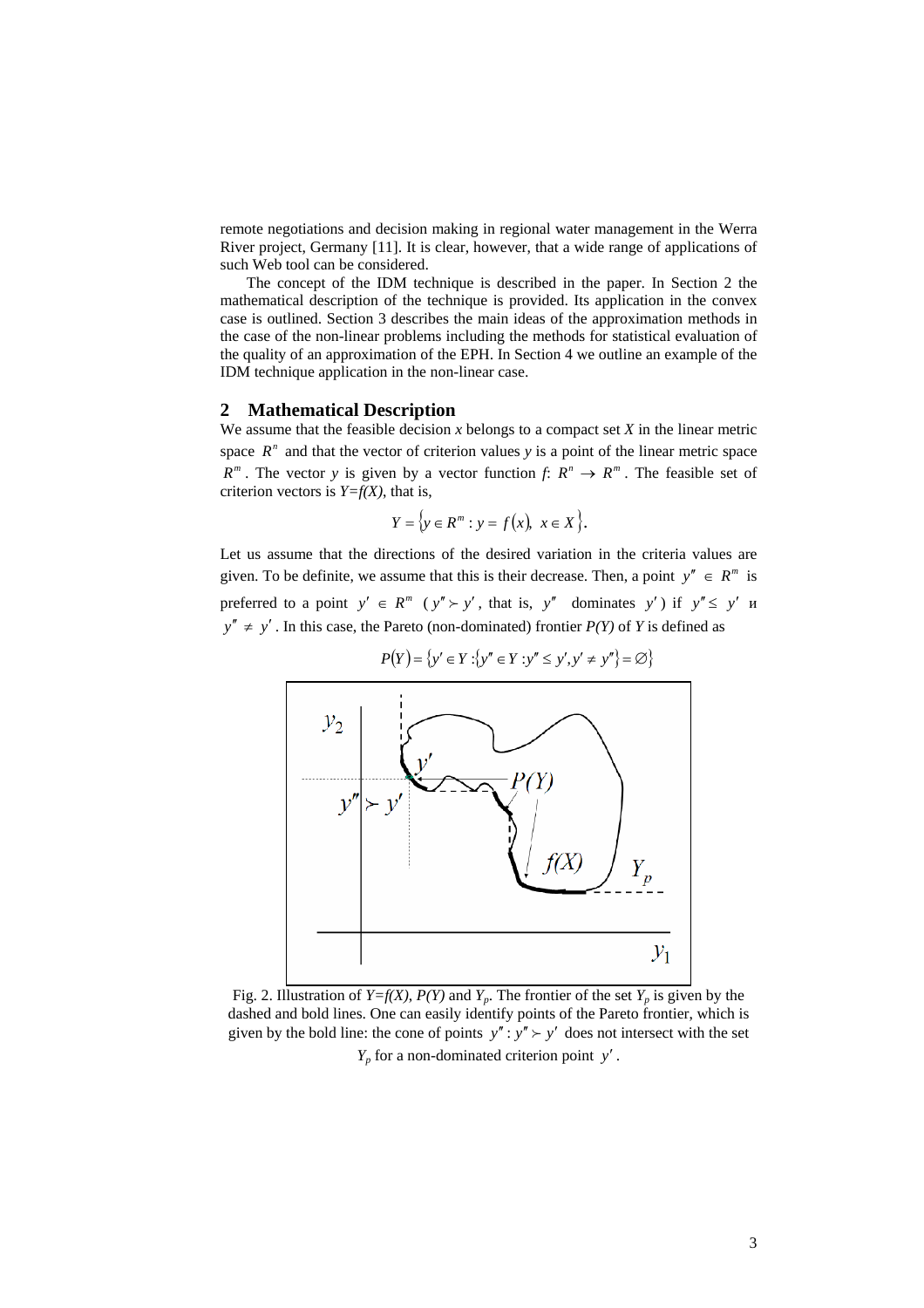The Edgeworth-Pareto hull of the set *Y* is defined in the case under consideration as

$$
Y_p = Y + R_+^m = \{ y^* \in R^m : y^* = y_l + y_2, y_l \in Y, y_2 \in R_+^m \},
$$

where  $R_+^m$  is the nonnegative cone of  $R^m$ . Importantly,  $P(Y_p) = P(Y)$ . Moreover, proceeding to *Yp*, we get rid of the dominated frontier of *Y*, which impedes visualization. Visualization of the Pareto frontier is based on the display of the approximation of the EPH using collections of its two-criterion slices (cross-sections). A two-criterion slice of  $Y_p$  passing through a point  $y^* \in R^m$  is defined as follows. Let us consider a pair of criteria, say *u* and *v*. Let *z\** be the values of the rest of criteria in the point  $y^*$ . Then, a two-criterion slice of the set  $Y_p$ , which passes through the point  $y^*$  and is related to the pair  $(u, v)$ , is defined as (we do not care about the order of the criteria)

$$
G(Y_p, z^*) = \{(u, v) : (u, v, z^*) \in Y_p \}.
$$

The slices of the Pareto frontier are displayed as frontiers of the slices of the EPH. A collection of such two-criterion frontiers, for which the value of only one of the rest of criteria can change, constitutes a decision map. Therefore, a decision map can provide information on criterion tradeoffs among two criteria, depending on the values of the third criterion. The influence of other criteria is displayed in the framework of the IDM technique by animation. Since the EPH has already been approximated, modern personal computers spend only a few seconds for computing and displaying hundreds of decision maps. Due to it, animation is possible by successive demonstration of decision maps associated with monotonically changing value of a fourth criterion.

Let us consider an example for a problem characterized by the convex EPH. In Fig. 3 a display of the IDM technique for a large linear model with five linear criteria is provided. The model is used in the DSS for computer aided design of water quality improvement projects in a river basin (see [7], chapter 3; a detailed description of the study is provided in [12]). It is clear that for a linear model the EPH is convex. It is displayed in the following way. Feasible values of two criteria are displayed in the plane, the water pollution in two regions located in the river basin, which remain after the water quality improvement project is completed. The color informs concerning the cost of the project. It means that the lilac color (zero cost) is associated with the point with maximal pollution (upper right corner of the decision map). The cost of US\$200 million is associated with the blue color. The feasible values of the pollutions are given by the blue area in the decision map. One can see the Pareto frontier of this area, which is the slice of the Pareto frontier for the whole problem. One can easily understand the tradeoffs among two criteria. The next cost value is US\$400 million, and it is associated with the green color. The green area in the decision map displays the pollution values, which are feasible for the cost higher, than US\$200 million, but not greater, than US\$400 million. The next two areas (yellow and red) inform the user on the effect of larger costs. One can see the Pareto frontiers (tradeoffs) among remaining pollution criteria for all five values of cost under consideration. Jointly, these tradeoff curves inform, however, about the tradeoffs for all three criteria. Indeed, it is fairly clear that first US\$200 million are much more efficient than the last US\$200 million.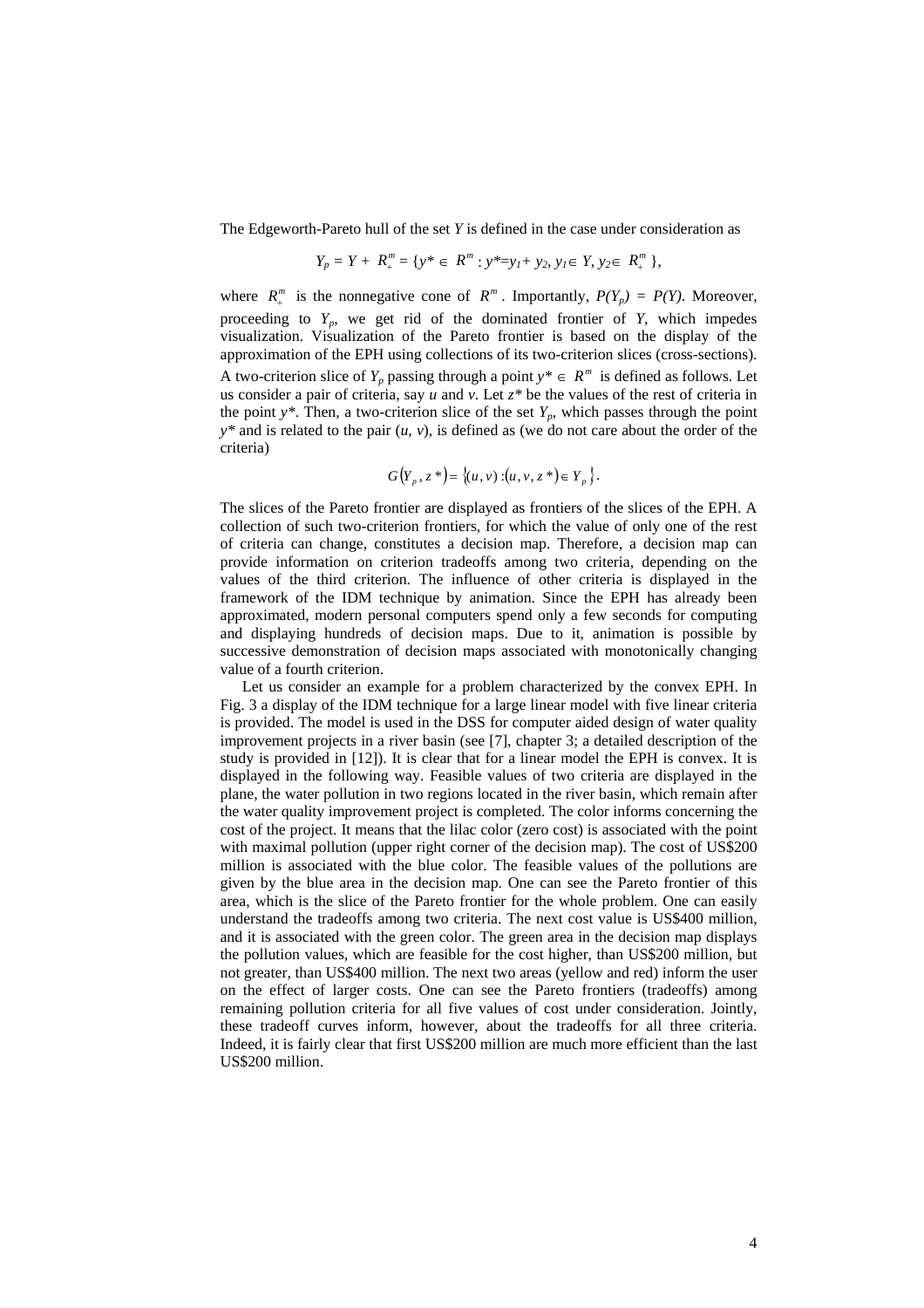

Fig. 3. An example of the IDM technique display

Now let us consider the influence of other two criteria (investments in two regions of the basin, F4 and F7). Influence of these two criteria on decision map is studied with the help of scroll-bars located under the decision map. There are sliders at the scroll-bars located in Fig. 3 at the right ends of the bars (maximal non-dominated values of the criteria). One can move the sliders manually using the computer mouse, studying by this the influence of the decrement of one of the scroll-bar criteria on the decision map. Alternatively, the sliders can be moved automatically, animating by this the decision maps. Since it is impossible to show such a form of the analysis in a paper, we have to advise downloading our software from the Web site

## <http://www.ccas.ru/mmes/mmeda/soft>

and playing with it. Fortunately, a finite number of snapshots of the animation can be given in the paper. The display of the snapshots is provided in the form of a matrix of decision maps illustrated in Fig. 4. Note that in Fig. 4 the decision maps are given using the only color: the values of cost are associated with different shades of green. In addition, only the frontiers of the slices are displayed. Such display helps to estimate the values of particular points of the frontiers more easily and is therefore preferred by many users.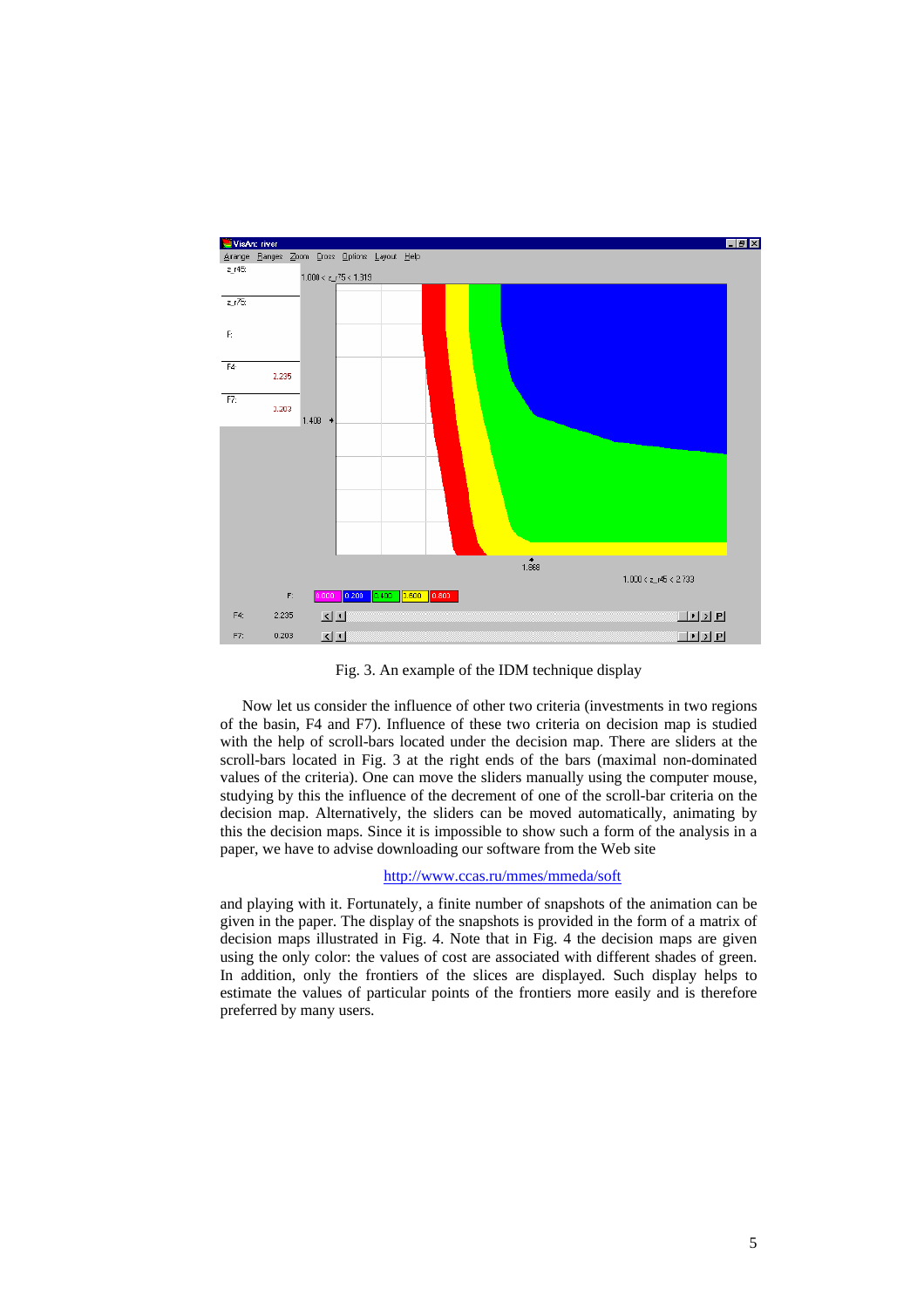

Fig. 4. A matrix of decision maps

Any column of the matrix is associated with a certain value of the fourth criterion F4. Any row is associated with a certain value of the fifth criterion F7. The matrix of decision maps provides an opportunity to study the influence of both F4 and F7 simultaneously.

Usually we advise the user to restrict themselves with five criteria. Indeed, psychological studies prove that seven is the maximal number of objects a normal human being can deal with. Since the criterion tradeoffs are fairly complicated, exploring five criteria simultaneously seems to be natural for human beings. However, since the users apply our technique without our control, they manage to study sometime till nine criteria simultaneously. Technically, the software provides such an opportunity (additional scroll-bars are displayed for any reasonable number of criteria). However, understanding of such complicated relations is not simple, and therefore restricting with five criteria is recommended by us.

By identifying a preferred criterion point (feasible goal) at the Pareto frontier of a suitable decision map, the user can express his/her preferences. Since the identified criterion point is feasible, the user obtains a decision, which results in the identified goal. It is important that the main problem of the goal programming, that is, unfeasibility of the identified goal, is solved here by the display of the Pareto frontier. Therefore, the IDM technique can be considered as the tool for visualization of the goal identification procedure in the goal programming. Such application of the IDM technique has got the name of the Feasible Goals Method (see [7] for details).

Another application of the IDM technique for the convex EPH is related to visualization of tables (relational databases) containing large number (may be,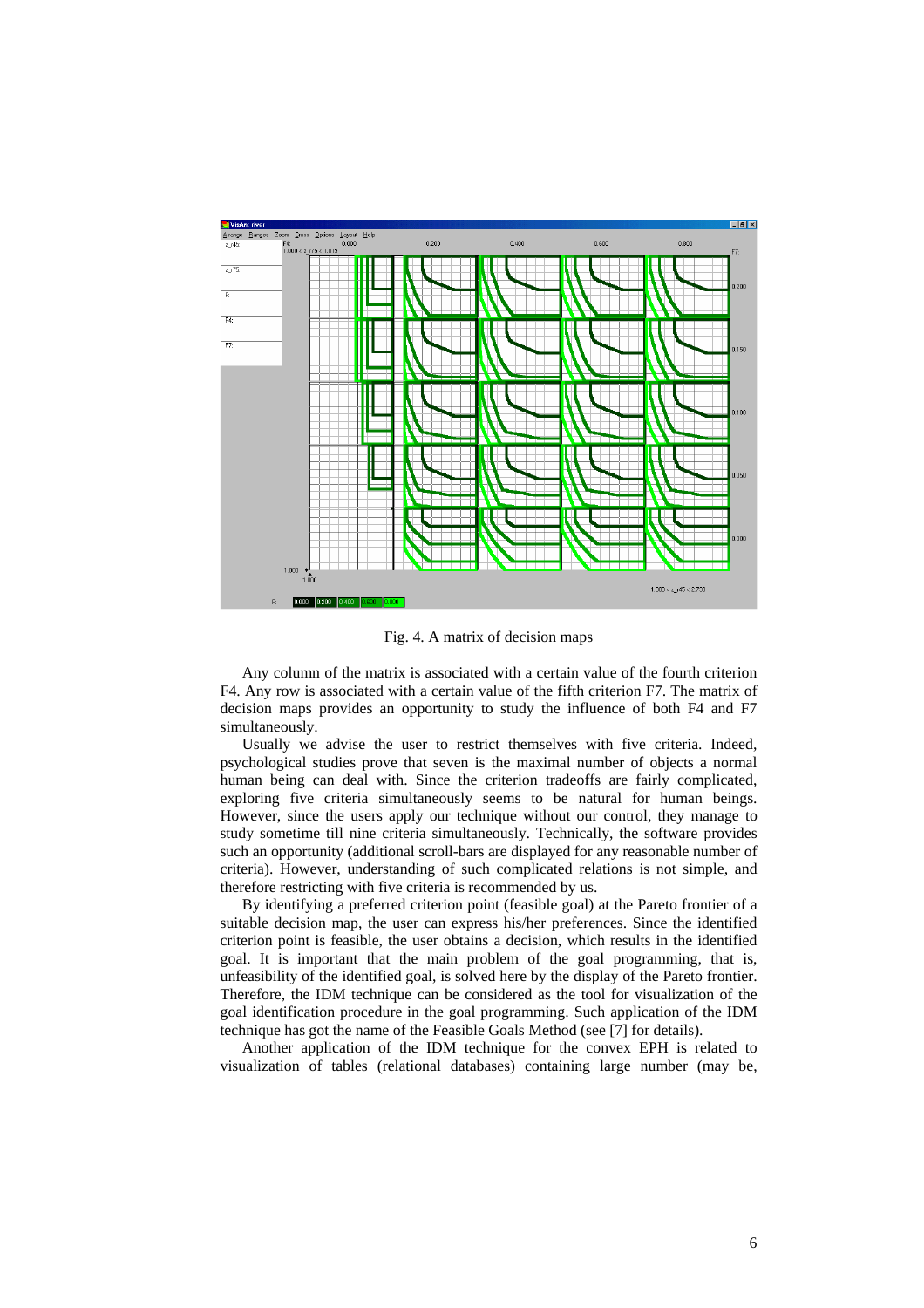millions) of rows. Several numerical attributes (columns) are specified to be the selection criteria. Due to it, the rows of the database are associated with the points in the criterion space. Then, the EPH of the convex hull of the criterion points is approximated and the IDM technique is applied for supporting the identification of the goal at the Pareto frontier. However, this time the goal is not feasible, but only reasonable (that is, close to feasible criterion points). Therefore, this method is known as the Reasonable Goals Method (see Chapter 4 of the book [7] as well as the recent paper [10]).

#### **3 Approximation of the EPH in the non-linear case**

In the non-linear case the EPH is approximated by the set

$$
T_p = \bigcup \{ y + R_+^m : y \in T \},\
$$

where  $T$  is a finite set of criterion points. Geometrically speaking,  $T_p$  is the union of cones  $y + R_+^m$  with the vertices located in points  $y \in T$ . The set *T* is named the approximation base. If the points of the set *T* are close to the Pareto frontier, the set  $T_p$ , approximates the EPH (see Fig. 5 where the Pareto frontier  $P(Y)$  and the approximation  $T_p$  of the EPH are given for the case  $m = 2$ ). The methods for approximating and visualization of the Pareto frontier on the basis of the concepts of the IDM technique were introduced for non-linear models in [13]. The modified versions of the methods are described in Chapter 5 of the book [7].

The methods are based on combination of random multi-objective search with scalar local optimization. One must use an algorithm for generating independent random points distributed uniformly over *X* and an algorithm for solving local optimization problems for any continuous scalarizing function *φ( )* of the vector criterion, i.e., the problems

$$
\varphi(f(x)) \to \min \text{ while } x \in X. \tag{1}
$$

It is assumed that the algorithm can find a local minimum for any initial point  $x^0 \in X$ .

Methods for evaluating the quality of an EPH approximation given by the approximation base *T* play an important role in the methods for approximating the EPH. Therefore, we start with the description of the evaluation methods. They are based on stochastic estimation of the approximation quality and have the following sense. The quality of approximation of the set  $Y_p$  for the case  $m = 2$  can be measured by the dashed area (Fig. 5) that belongs to  $Y_p$ , but does not belong to  $T_p$ . However, though we know the approximation, we do not know the set  $Y_p$  or its Pareto frontier *P(Y)*. Therefore direct measurement of the dashed area seems to be impossible. However, there exists an indirect way of its measurement. This indirect measure was proposed in [14] for estimating the quality of an approximation of a multidimensional non-convex image of a compact set. In [13] it was proposed to apply the same ideas for estimating the quality of an approximation of the EPH.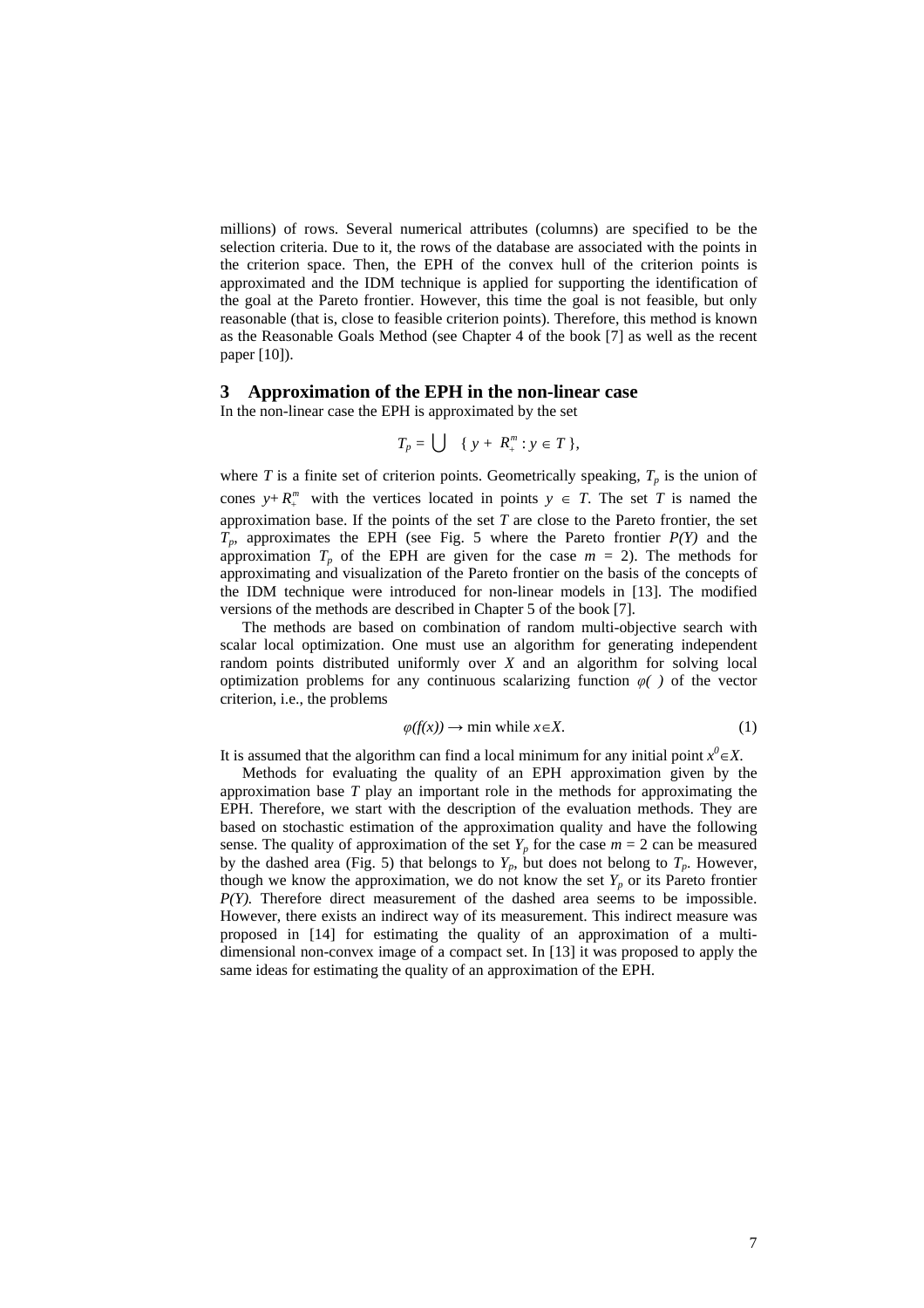

Fig. 5. The Pareto frontier  $P(Y)$  and the approximation  $T_p$  of the set  $Y_p$ 

Let us consider the uniform measure  $\mu_X$  in  $R^n$ , that is,  $\mu_X(A)$  for any measurable set *A* from  $R^n$  equals to its volume. Let us assume that the set *X* is measurable and that  $\mu_X(X)=1$ . Let the function *f*:  $R^n \to R^m$  be continuous. Then, for any approximation  $T_p$  we can define the value

$$
\eta = \mu_X \left( f^{-1}(T_p \cap Y) \right), \tag{2}
$$

where  $f^{-1}(B)$  is the full pre-image of a subset *B* of the set *Y*. The meaning of *η* is evident: it is the probability that  $x \in X$  implies  $f(x) \in T_p$ , that is,

$$
\eta = \Pr\{x \in X \implies f(x) \in T_p\}.
$$

In turn, the value  $1-\eta$  is the probability that, for a point  $x \in X$ , the point  $f(x)$  does not belong to the set  $T_p$ , that is, it belongs to the dashed area in Fig. 5. The value of  $\eta$ named *approximation completeness*. It can be used for evaluating the quality of the approximation of  $Y_p$  by  $T_p$ .

For some  $0 < \eta^* < 1$ , the condition

$$
\eta \ge \eta^* \tag{3}
$$

requires that no less than the  $\eta^*$ -th fraction of the set *X* is represented by criterion points of  $T_p$ . Estimating the quality of the approximation can be formulated as checking the condition (3), which is verified in our method statistically, on the basis of generating random uniformly distributed points in *X*. Therefore, the condition (3)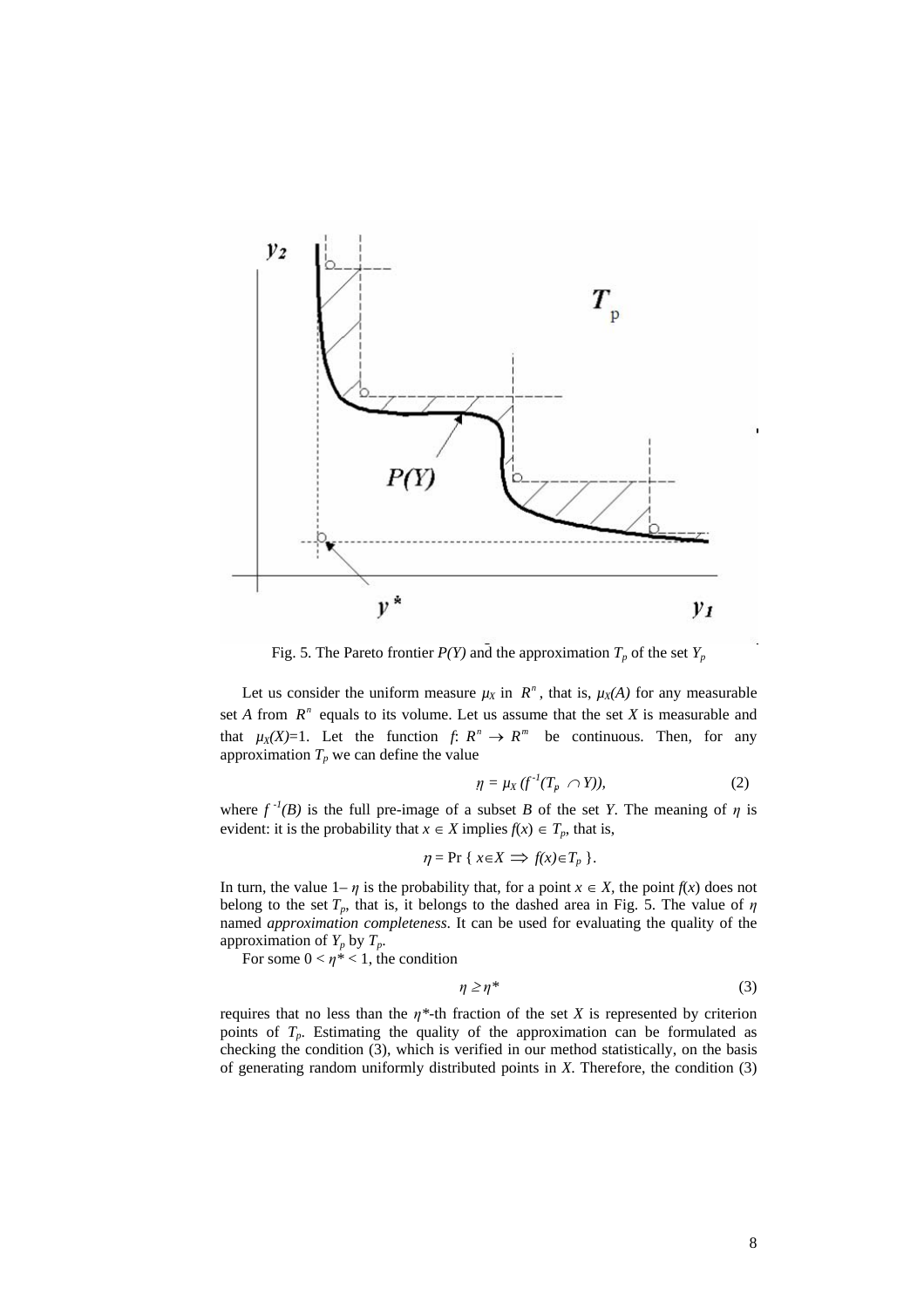can be guaranteed only with certain reliability  $\gamma$  smaller than one. Thus, instead of (3), we verify the statement

$$
P\{\eta > \eta^* \} \ge \chi,\tag{4}
$$

where  $0 < \gamma < 1$ . The problem is to pick a sufficient number *N* of random points  $x \in X$ so as to verify estimate (4) for a given value of  $\chi$ .

Let us consider  $H_N = \{x_1, \ldots, x_N\}$ , which is a random sample of uniformly distributed points of *X*. Let  $N_+$  be the number of elements of the sample, for which  $f(x) \in T_n$ . Then, the following theorem holds (proof is given in [7]).

**Theorem.** An estimate of the approximation completeness is given by

$$
P\{\eta > \eta^{(N)} - \Delta(\chi, N)\} \geq \chi
$$

where  $\eta^{(N)} = N_+ / N$  and the accuracy  $\Delta(\chi, N)$  is defined by the relation

$$
\Delta(\chi, N) = ( \ln (1 - \chi)^{-1} / (2N) )^{1/2} . \tag{5}
$$

A comparison of this relation with formula (4) shows that  $\eta^{(N)} - \Delta(\chi, N)$  can serve as the value of  $\eta^*$ . Relation (5) can be used to find the required *N* for given  $\Delta$  and  $\chi$ : a sufficient number *N* of points can be determined as the minimum integer satisfying

$$
N(\Delta, \chi) \ge \ln(1-\chi)^{-1} / (2\Delta^2). \tag{6}
$$

For example, for  $\Delta$  =0.05 and  $\chi$  =0.95, formula (6) yields  $N = 600$ , and for  $\Delta$  =0.1 and  $\chi$  =0.9, formula (6) yields  $N = 116$ .

Note that the value of *N* does not depend on  $\eta$ . Due to it, in addition to  $T_p$ , one can estimate the quality of approximation by a neighborhood of  $T_p$ . Let  $Q_\varepsilon$  be the  $\varepsilon$ – neighborhood of a set  $Q \subset R^m$ . We can introduce the estimate of the approximation quality for any  $\varepsilon \ge 0$ . It is the function  $\eta^N(\varepsilon)$  defined for all  $\varepsilon \ge 0$  as follows:

$$
\eta^N(\varepsilon)=N_+(\varepsilon)/N,
$$

where  $N_+(\varepsilon)$  is the number of points *x* of the sample  $H_N$  that satisfy  $f(x) \in (T_p)_\varepsilon$ . The function  $\eta^N(\varepsilon)$  is denoted as *sample approximation completeness function*. It is an increasing function of  $\varepsilon$ , and for some finite value of  $\varepsilon$  it equals to one. The function  $\eta^N(\varepsilon)$ – $\Delta(\chi, N)$  provides an estimate of the confidence interval for the approximation completeness  $\eta(\varepsilon)$  for any non-negative value of  $\varepsilon$ . However, the function  $\eta^N(\varepsilon)$ provides information by itself, too, since its mathematical expectation equals to the value of *η*(*ε*).

Let us discuss several requirements that must be satisfied by an estimate that can evaluate the quality of approximation of EPH. First, the estimate must be *monotonic*, that is, if an approximation  $T_p^{(2)}$  is more precise, than another approximation  $T_p^{(1)}$  $(T_p^{(1)} \subset T_p^{(2)}$ , then the estimate of  $T_p^{(2)}$  must be higher, that of  $T_p^{(1)}$ . Secondly, the estimate must be *effective*, that is, it must distinguish between good and bad approximations. Finally, it must be *practical*, that is, relatively simple algorithms should exist for its computing in real-life problems.

It is clear that the completeness function is monotonic and practical. However, experimental application of it proved that this estimate is effective only in the case of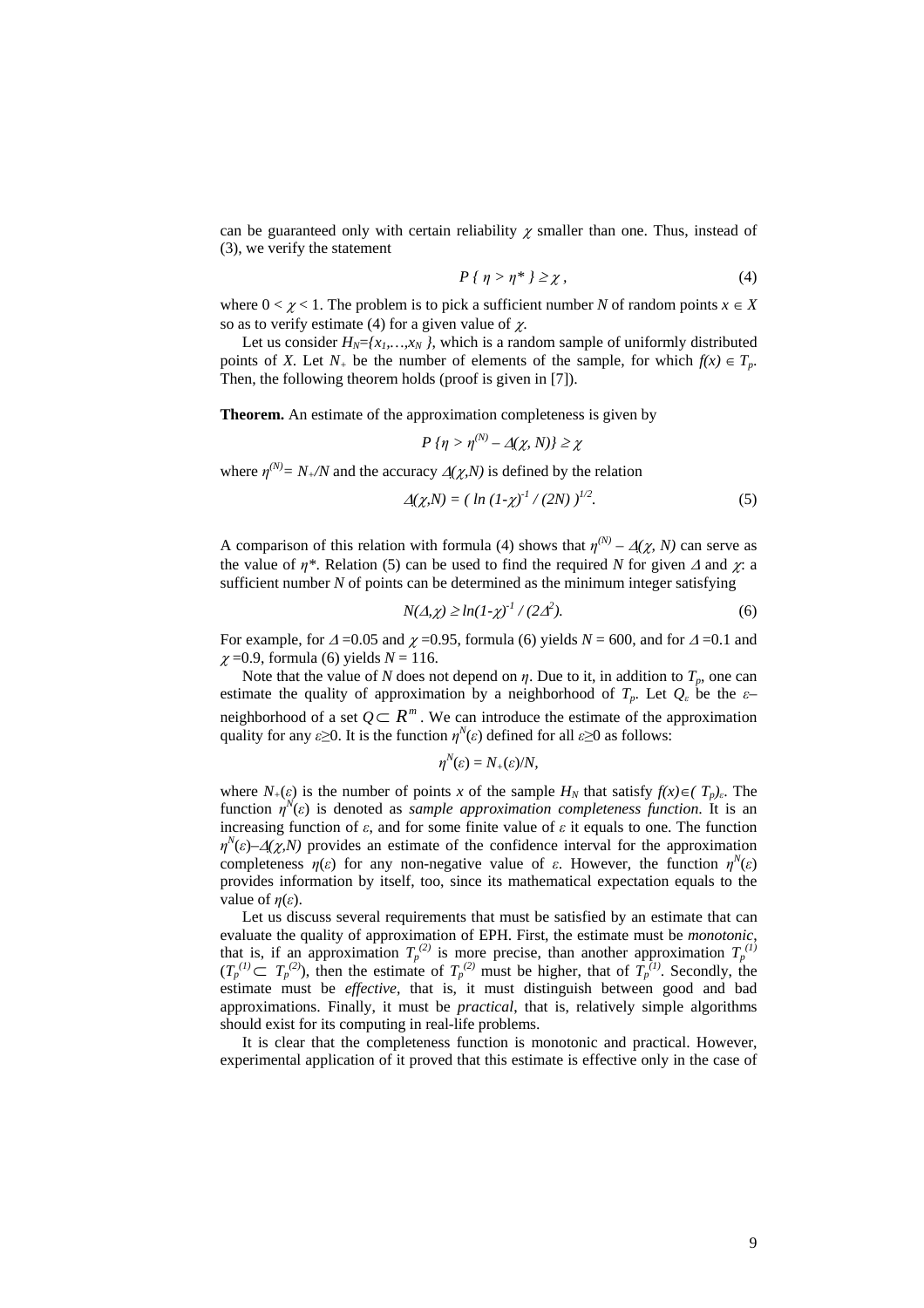relatively small dimensions *n*. If *n* is large, the value of  $\eta^N(0)$  can be equal to one even for large values of *N* and rough approximations of the EPH. This effect is related to the fact that the volume of points of the set *X*, which result in non-dominated criterion points, may be very small. Therefore, it is practically impossible to find points, which images do not belong to the current approximation. For this reason, the approximation completeness function was modified in [7] in the following way: instead of simple testing  $f(x) \in T_p$  for the random points from the sample  $H_N$ , we first "improve" these points. The "improvement" means that starting with an initial point  $x \in H_N$ , we construct such a new point  $x'' = \Phi(x') \in X$ , which satisfies  $f(x'') \le f(x')$ . It means that  $f(x'')$  is closer to the Pareto frontier than  $f(x')$ . The mapping  $\Phi: X \rightarrow X$  that describes the "improvement" of the points of the sample can be based, for example, on an algorithm for solving local optimization problem (1) with some scalarizing function.

Several scalarizing functions *φ( )* were tested, first of all the weighted Tchebycheff function proposed independently in [2] and [15]

$$
\varphi(f(x)) = \max \, {\lambda_j \left( f_j(x) - y^* \right), \, j = 1, 2, \ldots, m \} + \beta \, \sum_{j=1}^m \left( f_j(x) - y^* \right),
$$

where  $y^*$  is the ideal point, that is, the vector of best feasible values for particular criteria, the values of  $\lambda_j$  are positive weights and  $\beta$  is a small positive number. In contrast to the above techniques, in our study the weights were determined by the initial point  $x^{(l)} \in H_N$ :

$$
\lambda_j = 1 / (y_j^{(l)} - y^*_{j}), j = 1, 2, ..., m,
$$

where  $y^{(l)} = f(x^{(l)})$ . Then, we use "improved" points of *X* instead of the initial points of the sample. It means that the modified approximation completeness is applied. It is the function  $\eta \phi^N(\varepsilon)$  defined for all  $\varepsilon \geq 0$  as follows:

$$
\eta_{\Phi}^{N}(\varepsilon)=N_{+}(\varepsilon)/N,
$$

where  $N_+(\varepsilon)$  is now the number of points *x* of the sample  $H_N$  that satisfy  $f(\Phi(x)) \in (T_p)_{\varepsilon}$ . The function  $\eta_{\phi}^{N}(\varepsilon)$  is denoted as *generalized sample approximation completeness function*. Since optimization is used to implement the mapping *Φ*: *X*→*X*, the function  $\eta_{\phi}^{N}(\varepsilon)$  is often denoted as *optimization-based sample approximation completeness,* too.

Note that the function  $\eta_{\phi}^{N}(\varepsilon)$  is monotonic in respect to the approximation and is practical since it can be easily calculated in real-life problems. Experiments with nonlinear problems with four-five criteria described by hundreds of decision variables proved that this estimate of the approximation quality is effective in this case. If the probability

$$
\eta_{\Phi}(\varepsilon) = \Pr\left\{ x \in X \implies f(\Phi(x)) \in (T_p)_{\varepsilon} \right\}
$$

exists, it is denoted as the *generalized (optimization-based) approximation completeness*. Then, it is possible to use the values of  $\eta_{\phi}^{N}(\varepsilon)$  for constructing the confidence interval for the value  $\eta_{\phi}(\varepsilon)$  for any  $\varepsilon > 0$  as it was done in the case of the ordinary approximation completeness. In addition,  $\eta_{\phi}^{N}(\varepsilon)$  provides the unbiased estimate of  $\eta_{\phi}(\varepsilon)$ .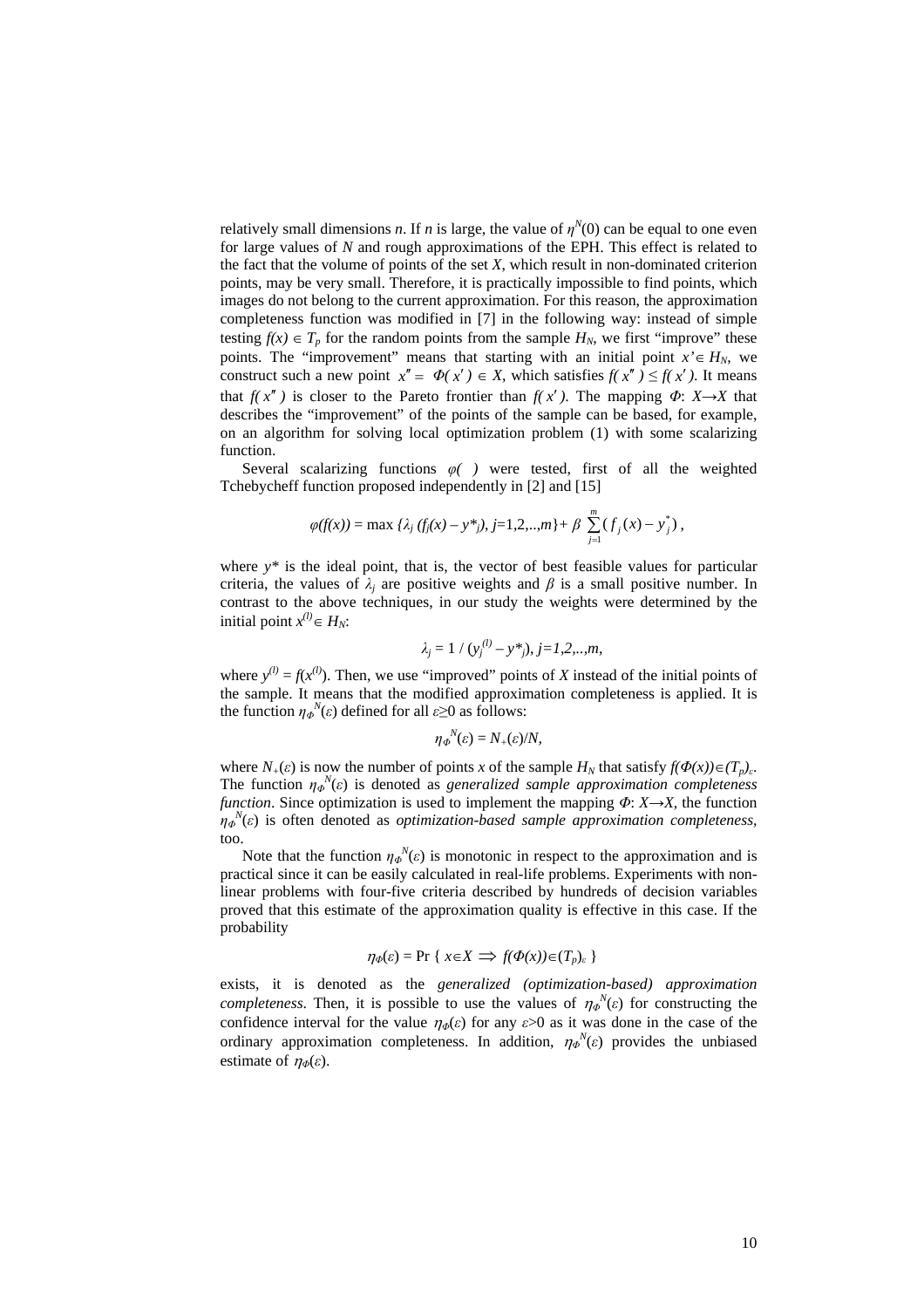The function  $\eta_{\phi}^{N}(\varepsilon)$  can be provided to the user in the graphical form. Note that the value  $1 - \eta_{\phi}(\varepsilon)$  provides the probability to get a new feasible point outside the set  $(T_p)_e$ . Therefore, it characterizes the efforts needed to improve the current approximation. If the value of  $\eta_{\phi}^{N}(\varepsilon)$  is sufficiently close to one for small values of *ε*>0, then the user may be satisfied with the approximation. However, it is important to remember that the completeness function provides a stochastic approximation of the quality of approximation and does not provide guaranteed estimate of the approximation precision.

Different scalarizing functions were tested as well. They resulted in even more effective estimates. However, they are out of scope of this paper.



Fig. 6. Graphs of  $\eta_{\phi}^{N}(\varepsilon)$  for  $\varepsilon > 0$ 

(blue curve for a rough approximation and pink curve for a more precise approximation)

Let us consider an example of generalized approximation completeness function for a problem with five criteria. This problem is described by several extrema characterized by exponential growth. Several approximations of the EPH were constructed. In Fig. 6 two functions  $\eta_{\phi}^{N}(\varepsilon)$  for a rough approximation and for a more precise approximation of the EPH are given. The value of *ε*>0 is measured in relative units based on the ranges of the Pareto frontier. One can see that, in the case of the rough approximation, the acceptable value of the sample completeness (say, 0.95) is achieved for *ε=*0.15. In the case of the more precise approximation, the acceptable value of the sample completeness (say, 0.95) is already achieved for

 $\varepsilon$  = 0.03. So, it is clear that the estimate makes difference between rough and more precise approximations, i.e., it turned out to be effective in this case.

Since the value  $1 - \eta_{\phi}(\varepsilon)$  provides the probability to get a new feasible point outside the set  $(T_p)_{\varepsilon}$ , it characterizes the efforts needed to improve the current approximation. If the value of  $\eta_{\phi}^{N}(\varepsilon)$  is sufficiently close to 1 for relatively small values of  $\varepsilon > 0$ , then the user may be satisfied with the approximation.

After discussing the methods for estimating the quality of the approximation, we can describe the idea of the approximation methods. The methods proposed in [13] are iterative. Estimating of the approximation quality and improvement of the approximation follow each other in the course of an iteration.

At the preliminary iteration, an approximation base  $T_0$  is found. It can be provided by the nondominated points of a collection of responses of relatively few random points of *X*. The *k-*th iteration is as follows. It is assumed that the approximation base

11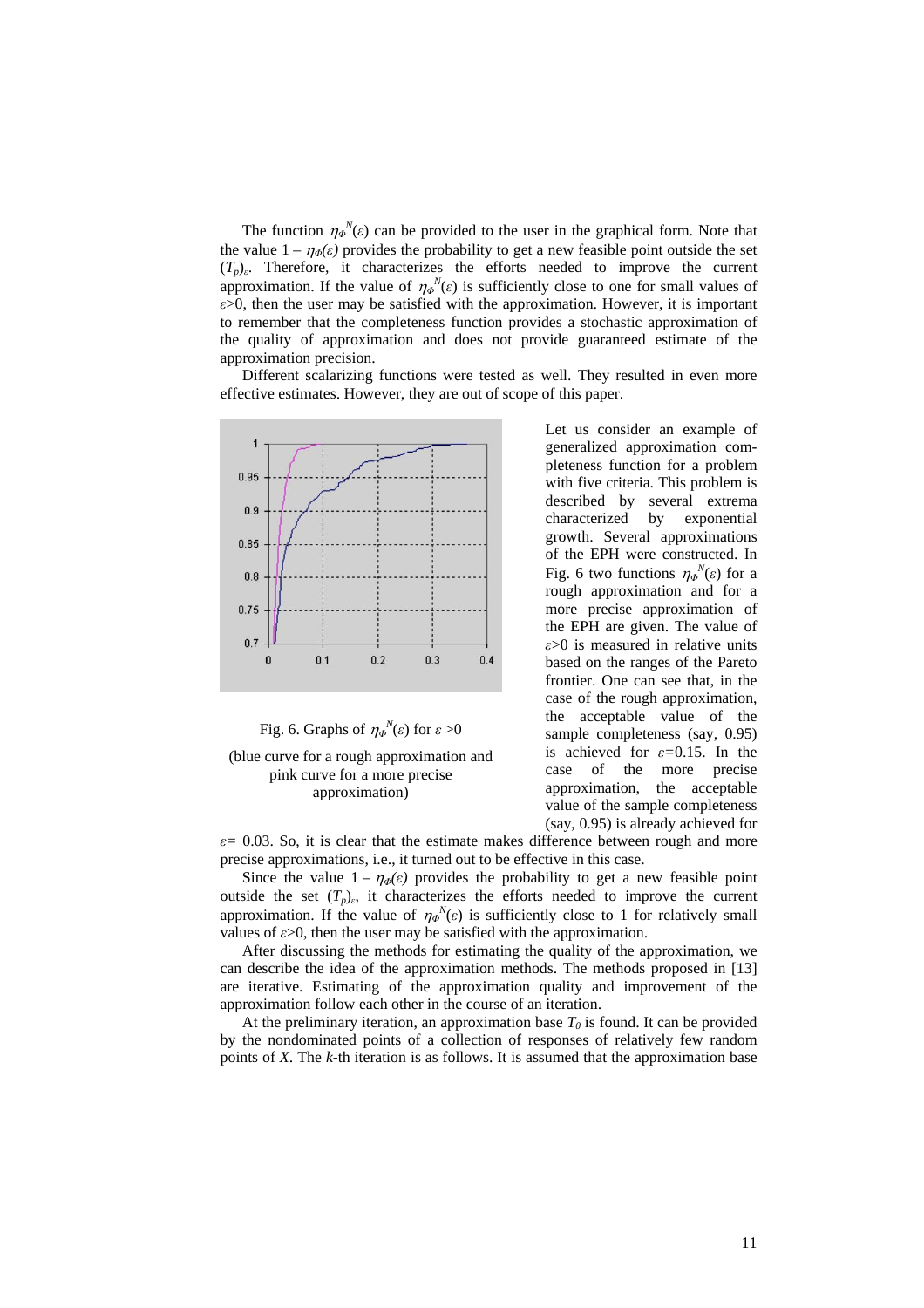$T_{k-1}$  was obtained at the preceding iteration, and so we have got the current approximation of the EPH in the form of the set  $T_p^{k-1}$  specified by the base  $T_{k-1}$ .

**Step 1.** The quality of the current approximation  $T_p^{k-1}$  is estimated by using one of the several methods for estimating the approximation quality. If the user is satisfied with the result of the estimating, the approximation procedure is terminated (formal stopping rules can be applied, too). Otherwise, the next step is started.

**Step 2. S**everal most distanced (or all) criterion points found at the previous step that do not belong to  $T_p^{k-l}$  are included into the list of points of the approximation base. Then, dominated points are excluded from the list. The resulting approximation base is denoted by  $T_k$  and used at the  $(k+1)$ -st iteration. When the number of points in the approximation base is too large or it contains points, which are the result of close decisions, the base is filtered.

Additional steps may be included into the iterations. It turned to be very efficient to squeeze the region of the search after several iterations of the described type as well as to apply genetic algorithms at the very end of the approximation procedure.

After completing the approximation of the EPH, an interactive visualization of the Pareto frontier is started. In the same manner as in the convex case, the decision maker inspects various collections of slices of the EPH and indicates a preferable criterion point (goal) on one of the slices. Next, the computer finds a feasible decision whose response is close to the goal. To this end, the vertex of the goal-containing cone and the point of *X* generating the vertex are found (for this purpose, the points of the base are usually stored together with the coordinates of the decisions generating them).

Note that, since the responses of random points of *X* can be calculated in parallel with solving the local optimization problems (1) for different points of the sample, the methods can be implemented on multiprocessor computing systems.

### **4 An application example**

As an example of the IDM technique application in the non-linear case we provide a short description of its use in the course of analysis of cooling equipment for continuous steel casting. The study was carried out as a joint project of Academy of Finland and Russian Academy of Sciences. It is described in details in the report [16] and in the paper [17]. Though continuous steel casting has wide recognition and is used universally, its development continues. In particular, the technology is studied and improved with the help of exploration of mathematical models. In our study we applied the IDM technique in the course of the analysis of the multi-criteria optimization model of steel cooling developed at the University of Jyvaskyla, Finland, [18], which, in turn, is based on the mathematical model of the cooling process [19].

The process of steel casting is illustrated in Fig 7. Molten steel is poured down from the tundish into a water cooled mold, where the strand of steel obtains a solid shell. After the mold exit (point  $z<sub>1</sub>$ ), the strand is supported by rollers and cooled down by water sprays. In this spray cooling region (the so-called secondary cooling region) more heat is extracted. After the water sprays region (point  $z_2$ ), the strand is cooled down mainly by radiation. At the point  $z_3$  the solidification is completed. Then, the strand is straightened at the unbending point *z4*, and then in the cutting point *z5* it is cut up.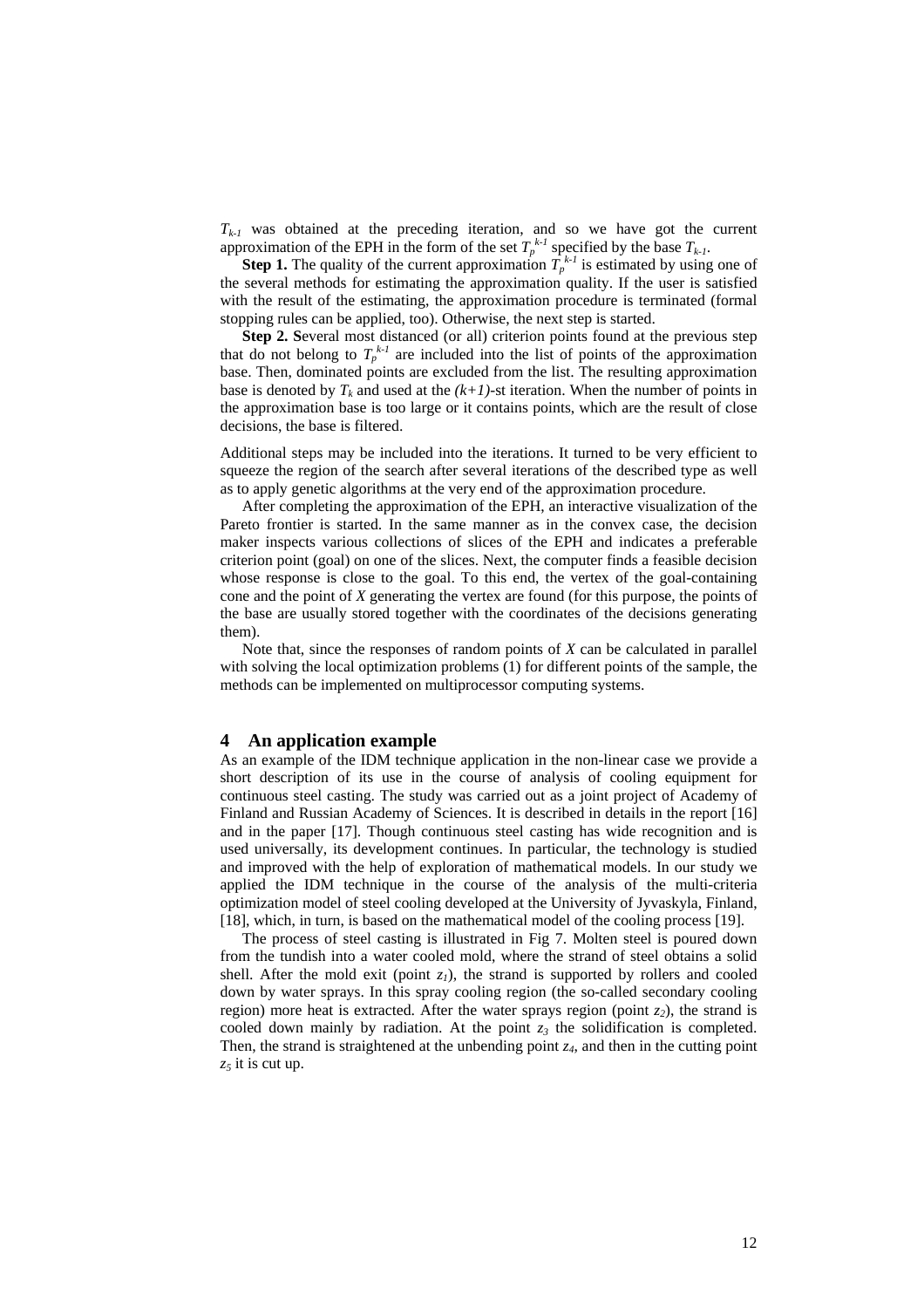The secondary cooling plays a major role in the steel casting process, since the intensity of the water sprays affects highly the solidification rate. First of all, overcooling can lead to the formation of cracks. Moreover, there must be a smooth transition of the surface temperature as the steel passes through in the secondary cooling region. In addition, undercooling of the strand in the process of secondary cooling can result in a liquid pool that is too long. These technological requirements result in constraints that must be imposed on the secondary cooling process. Fortunately, it is quite easy to adjust the intensity of the water sprays.



Fig. 7. Steel cooling in the process of continuous steel casting

It is clear that a mathematical model of the cooling process must be non-linear and fairly complicated, especially if one takes into account the fact that the position of the solidification front is not known a priori and depends upon the secondary cooling. Moreover, the solidification front is not sharp, between the solid and the liquid phases there exists a mushy zone, which is considered to be partially solid and partially liquid. The mathematical model [19] that takes these features into account was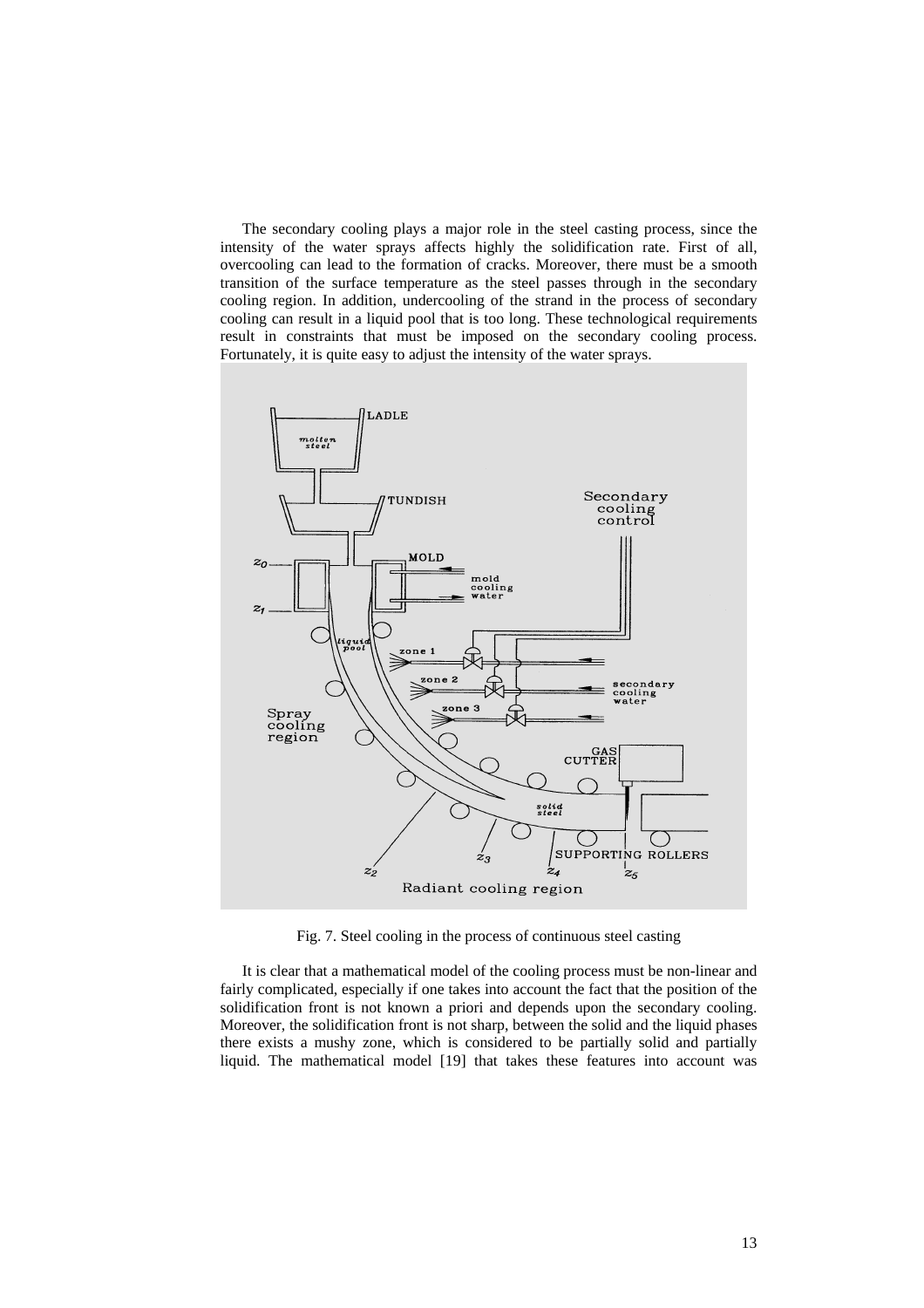implemented in the form of a computational module based on application of the FEM/FDM techniques and used for specification of parameters of the secondary cooling process.

The task of selecting the intensities of the water sprays formulated in the form of a multi-criteria optimization problem in [18] used in total 325 control variables to describe the intensity of water sprays from different sprayers. The technological constraints imposed on the steel cooling process included constraints on the surface temperature of the strand, on the derivative of the surface temperature along the strand, on the temperature after the point  $z_3$  and at the point  $z_5$ . Originally, a single optimization criterion  $J<sub>I</sub>$  was considered that described deviation from the desired surface temperature of the steel strand. However, it turned out that this criterion is of minor importance since the constraints imposed on the steel cooling process cannot be satisfied simultaneously. For this reason, a multi-criteria problem of minimization of constraints violation was formulated in [18], where four additional criteria  $J_2$  to  $J_5$ were considered that are the penalty criteria introduced to describe the violations of constraints. Namely,

- criterion  $J_2$  is related to the surface temperature;
- criterion  $J_3$  is related to the derivative of the surface temperature along the strand;
- criterion  $J_4$  is related to the temperature after point  $z_3$ ; and
- criterion  $J_5$  is related to the temperature at point  $z_5$ .

Criteria from  $J_2$  to  $J_5$  were considered in the study that applied the IDM technique. So, the EPH was approximated for the non-linear model, which contains 325 decision variables and four criteria. Let us provide one of the decision maps considered in this study (Fig. 8).



Fig. 8. A decision map for the steel cooling problem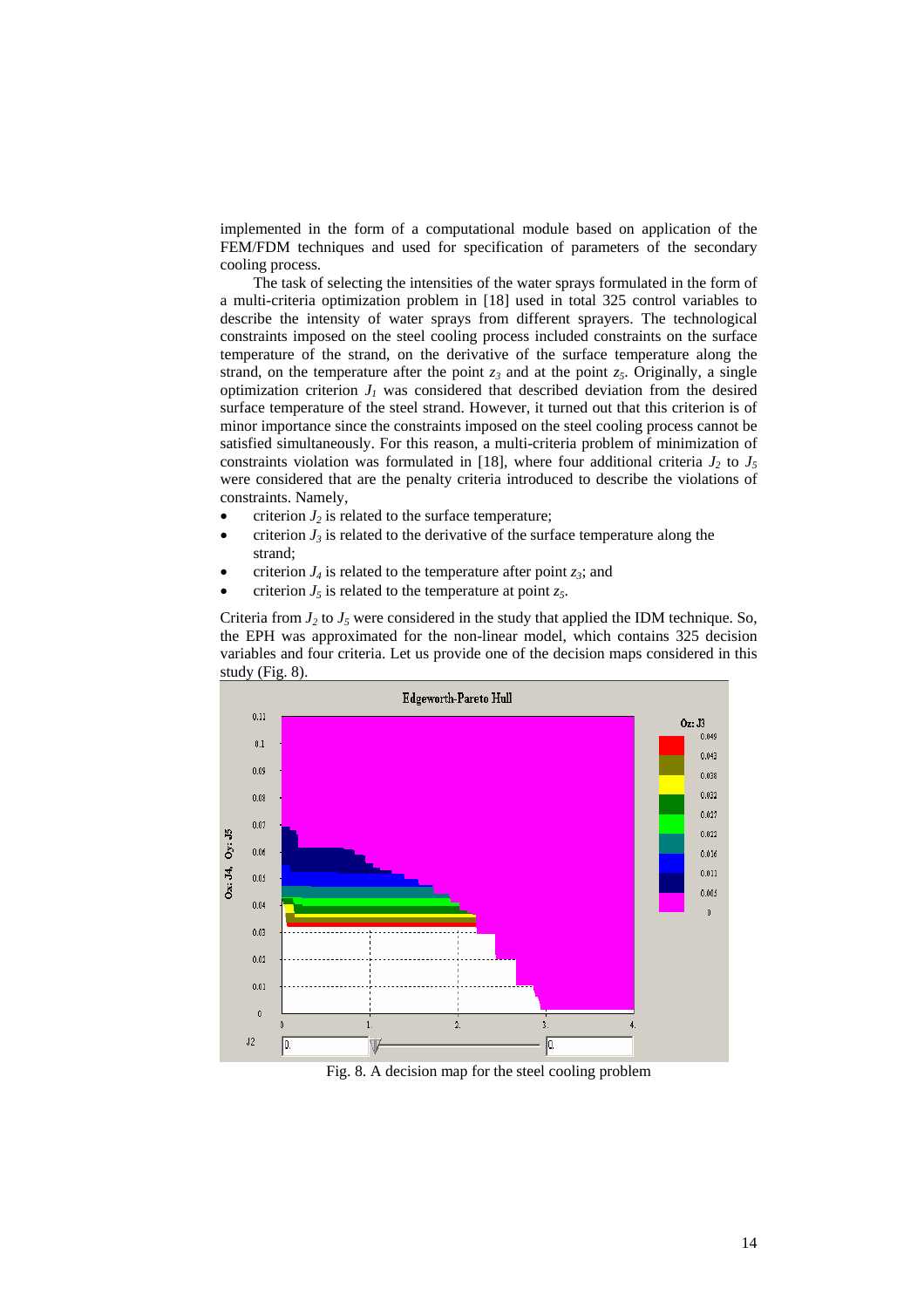In this figure the values of  $J_4$  are given on the horizontal axis and the values of  $J_5$  are given on the vertical axis. Values of  $J_3$  are given by colors that correspond to value intervals of  $J_3$ . The range of the criterion  $J_3$ , which values change from 0 to 0.05, is split into nine intervals. The correspondence between the color and the value interval is given in the palette located to the right of the decision map. The slices for smaller values of  $J_3$  are superimposed over the slices for higher values.

Range of  $J_2$  can be specified by two sliders of the scroll-bar located under the decision map. It turned out that positions of the sliders practically did not influence the decision map. Therefore, zero values for both sliders were specified in Fig. 8. It means that the value of  $J_2$  equals zero.

The decision map given in the figure proves that the ideal criterion values cannot be achieved simultaneously, and so there is a conflict among criteria. Look at the large pink area given by the slice that is related to the interval of the criterion  $J_3$  with its minimal values (between zero and 0.005). It is clear that the criteria  $J_4$  and  $J_5$ cannot achieve their minimal (zero) value simultaneously for these values of *J3*. Zero value of  $J_4$  can be achieved only while the value of  $J_5$  is about 0.07. At the same time, the smallest value of  $J_5$  (it is close to zero) can be achieved while the value of  $J_4$  is about 3.0. The tradeoff curve between  $J_4$  and  $J_5$  is given in a clear way for the interval of  $J_3$  with minimal values.

The decision map informs on how the increment of the value of  $J_3$  influences the feasible combinations of  $J_4$  and  $J_5$ . Fig. 8 proves that, in the model under study, the situation is not getting much better while one turns to larger values of  $J_3$ . Though larger values of  $J_3$  provide new feasible criterion points (we can see those points that are not covered by the slices with smaller values of  $J_3$ ), the increment of slices is fairly small. The minimal value of  $J_4$  for  $J_5$  being about zero is decreased a bit, but not substantially. Say, it is close to 0.032 for the maximal value interval of  $J_3$  in the figure  $(J<sub>3</sub>$  is between 0.043 and 0.049, that is, red colored area is discussed). Larger values of  $J_3$  do not help either (additional figures that are not given here prove it).

As the result, the user knows that the control of the intensity of the water sprays cannot solve the conflict between the constraints imposed on the process. Moreover, he/she knows how much are the possible violations of constraints and how the tradeoff curves look. The user (designer in this case) has to find a balance between the constraint violations or propose some changes in the steel casting equipment that will solve the conflict.

#### **4 Summary**

The IDM technique helps to explore various multi-criteria optimization problems described by linear or non-linear models. The user has an opportunity to explore the Pareto frontier and select a preferred decision by a simple click at the computer mouse.

## **5 Acknowledgments**

Writing of this paper was financially supported by the Russian Foundation for Basic Research (project no. 04-01-00662), by the program for State Support of Leading Russian Scientific Schools (project no. NSc-1843.2003.1), by the Program no. 16 for Fundamental Research of Russian Academy of Sciences (project no. 2) and by the Program no. 3 for Fundamental Research of the Department for Mathematical Sciences of Russian Academy of Sciences.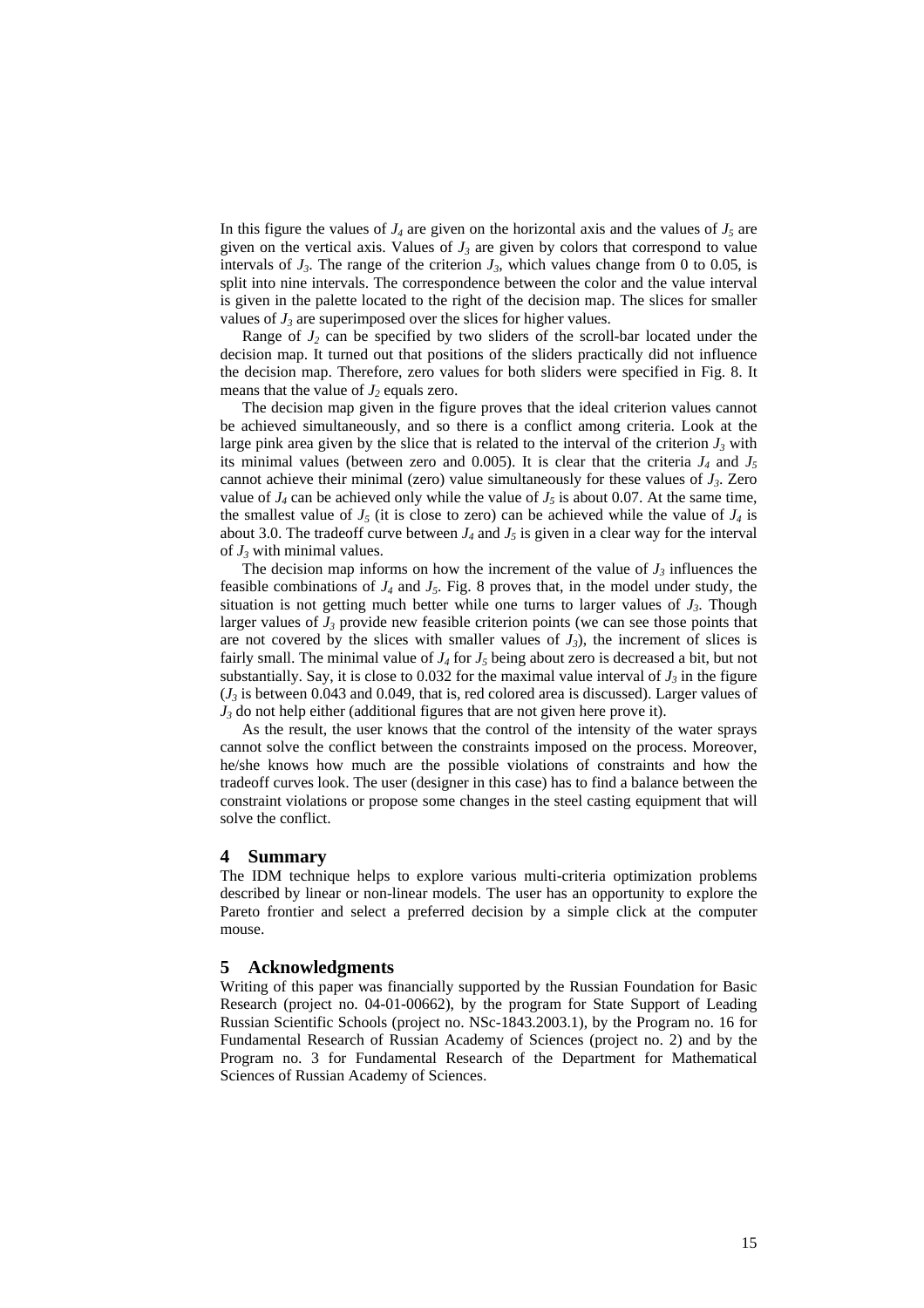## **References**

- 1. Cohon, J**.:** Multiobjective Programming and Planning, John Wiley, New York (1978).
- 2. Steuer, R.E.: Multiple Criteria Optimization. John Wiley, New York, (1986).
- 3. Miettinen, K.M.: Nonlinear Multiobjective Optimization. Kluwer Academic Publishers, Boston (1999).
- 4. Gass, S., Saaty, T.: The computational algorithm for the parametric objective function. Naval Research Logistics Quarterly, v. 2, pp. 39-51 (1955).
- 5. Lotov, A.V.: An approach to perspective planning in the case of absence of unique objective. In Proc. of Conf. on Systems Approach and Perspective Planning (Moscow, 1972), Computing Center of the USSR Academy of Sciences, Moscow (1973, in Russian).
- 6. Lotov, A.V.: Exploration of economic systems with the help of reachable sets. In Proc. Int. Conf. on the Modeling of Economic Processes (Erevan, 1974), Computing Center of the USSR Academy of Sciences, Moscow, pp. 132-137 (1975, in Russian).
- 7. Lotov A.V., Bushenkov V.A., Kamenev G.K.: Interactive Decision Maps. Kluwer Academic Publishers: Boston (2004).
- 8. Lotov, A., Bushenkov, V., Chernov, A., Gusev, D. and Kamenev, G.: INTERNET, GIS, and Interactive Decision Maps, in: J. of Geographical Information and Decision Analysis, v.1, pp.119-143 (1997) <http://www.geodec.org/gida\_2.htm> [date of citation: 11 January 2005].
- 9. Lotov, A.V., Kistanov, A.A., Zaitsev, A.D.: Client Support in E-commerce: Graphic Search for Bargains in Large Lists. Working Paper no. 34, Fachbereich Wirtschaftwissenschaften, Institute fuer Wirtschaftsinformatik, University of Siegen, Siegen, Germany (2001).
- 10. Lotov, A.V., Kistanov, A.A., Zaitsev, A.D.: Visualization-based Data Mining Tool and its Web application. In Y. Shi, W. Xu, and Z. Chen, eds.: Data Mining and Knowledge Management. Chinese Academy of Sciences Symposium CASDMKM 2004 (Beijing, 2004). [Lecture Notes in Computer Science](http://www.springeronline.com/sgw/cda/frontpage/0,11855,5-147-69-1180994-0,00.html), vol. 3327. Springer-Verlag, Berlin, Heidelberg (2004).
- 11. Dietrich, J., Schumann, A.H., Lotov, A.V.: Workflow oriented participatory decision support for integrated river basin planning, IFAC Workshop on Modelling and Control for Participatory Planning and Managing Water Systems (Venice 2004),

<http://www.elet.polimi.it/IFAC\_TC\_Environment/venice2004/programme/prog ramme.htm> [date of citation: 11 January 2005].

- 12. Lotov, A.V., Bourmistrova, L.V., Efremov, R.V., Bushenkov, V.A., Buber, A.L., and Brainin, N.A.: Experience of model integration and Pareto frontier visualization in the search for preferable water quality strategies. Environmental modelling and software, v. 20, no. 2, (2005), pp. 243-260.
- 13. Lotov, A., Kamenev, G., Berezkin, V.: Approximation and Visualization of the Pareto Frontier for Nonconvex Multicriteria Problems. Doklady Mathematics, v.66, no. 2 (2002), pp. 260-262 (translated by MAIK "Nauka/Interperiodica", Russia, from Doklady Akademii Nauk, v. 386, no. 6, pp. 738-741, 2002).